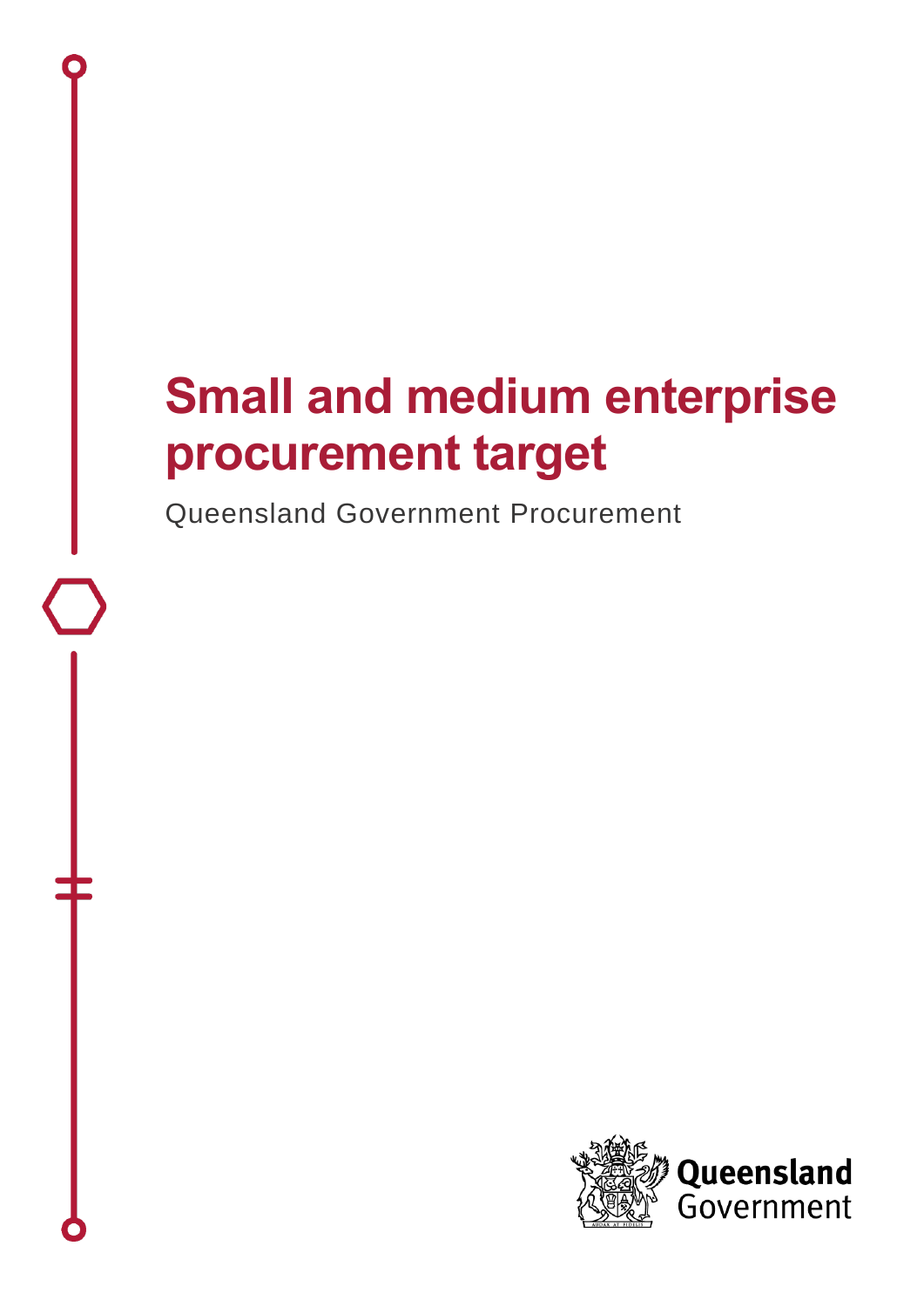#### *Small and medium enterprise procurement target*

| <b>Version</b> | <b>Date</b>       | <b>Comments</b>                                                                                                                                                                                                                                   |
|----------------|-------------------|---------------------------------------------------------------------------------------------------------------------------------------------------------------------------------------------------------------------------------------------------|
| 1.0            | September<br>2020 | Original version                                                                                                                                                                                                                                  |
| 1.1            | June 2021         | Updates made to:<br>include version history table<br>$\bullet$<br>address document style template and formatting issues, hyperlink currency, typos<br>reflect machinery-of-government changes<br>include an additional requirement for set-asides |

#### **The State of Queensland (Department of Energy and Public Works) 2021**



#### <http://creativecommons.org/licenses/by/4.0/deed.en>

This work is licensed under a Creative Commons Attribution 4.0 Australia Licence. You are free to copy, communicate and adapt this work, as long as you attribute by citing 'Small and medium enterprise procurement target, State of Queensland (Department of Energy and Public Works) 2021'.

#### **Contact us**

Queensland Government Procurement is committed to continuous improvement. If you have any suggestions about how we can improve this guide, or if you have any questions, contact us at [betterprocurement@epw.qld.gov.au.](mailto:betterprocurement@epw.qld.gov.au)

#### **Disclaimer**

This document is intended as a guide only for the internal use and benefit of government agencies. It may not be relied on by any other party. It should be read in conjunction with the Queensland Procurement Policy, your agency's procurement policies and procedures, and any other relevant documents.

The Department of Energy and Public Works disclaims all liability that may arise from the use of this document. This guide should not be used as a substitute for obtaining appropriate probity and legal advice as may be required. In preparing this document, reasonable efforts have been made to use accurate and current information. It should be noted that information may have changed since the publication of this document. Where errors or inaccuracies are brought to the attention of the Department of Energy and Public Works, a reasonable effort will be made to correct them.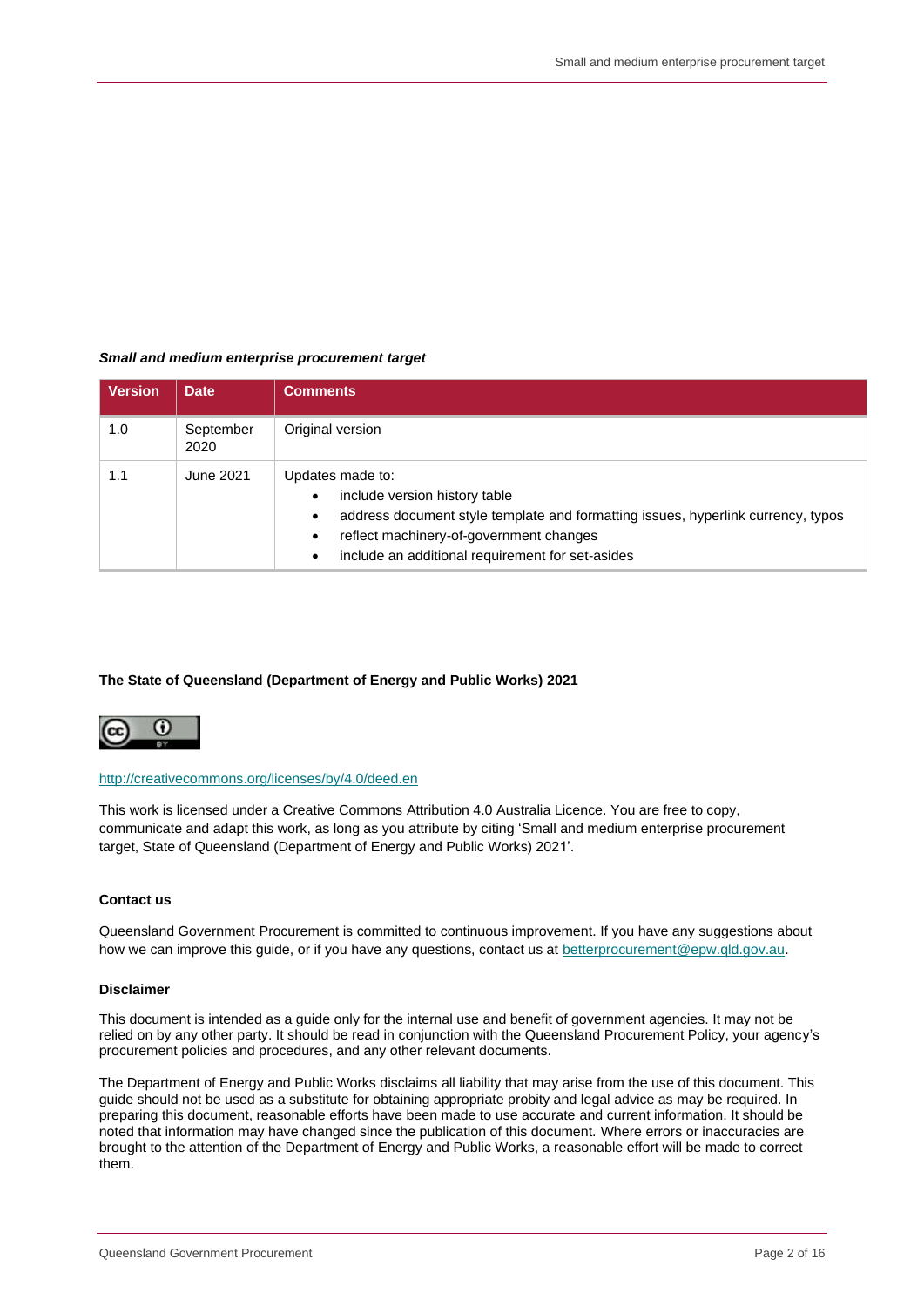# **Table of Contents**

| What is the target?                                                       | 5              |
|---------------------------------------------------------------------------|----------------|
| Why do we have the target?                                                | 6              |
|                                                                           |                |
|                                                                           |                |
| <b>Set-asides</b>                                                         | $\overline{7}$ |
| When you might use this measure                                           | 8              |
| Inviting at least one Queensland SME to quote or tender                   | 8              |
| When you might use this measure                                           | 8              |
| <b>Market development strategies</b>                                      | 9              |
| When you might use this measure                                           | 9              |
|                                                                           |                |
| Case study – increasing use of SMEs and unbundling large contracts        | 12             |
| <b>Common barriers to SME participation in government procurement</b>     | 12             |
|                                                                           |                |
|                                                                           |                |
|                                                                           |                |
|                                                                           |                |
| A note about determining procurement spend for the purposes of the target | 14             |
|                                                                           |                |
| <b>Industry development support</b>                                       | 14             |
| <b>Category level support</b>                                             | 15             |
| <b>Resources for SMEs</b>                                                 | 15             |
| Appendix 1: Barriers to SME participation and alternative strategies 16   |                |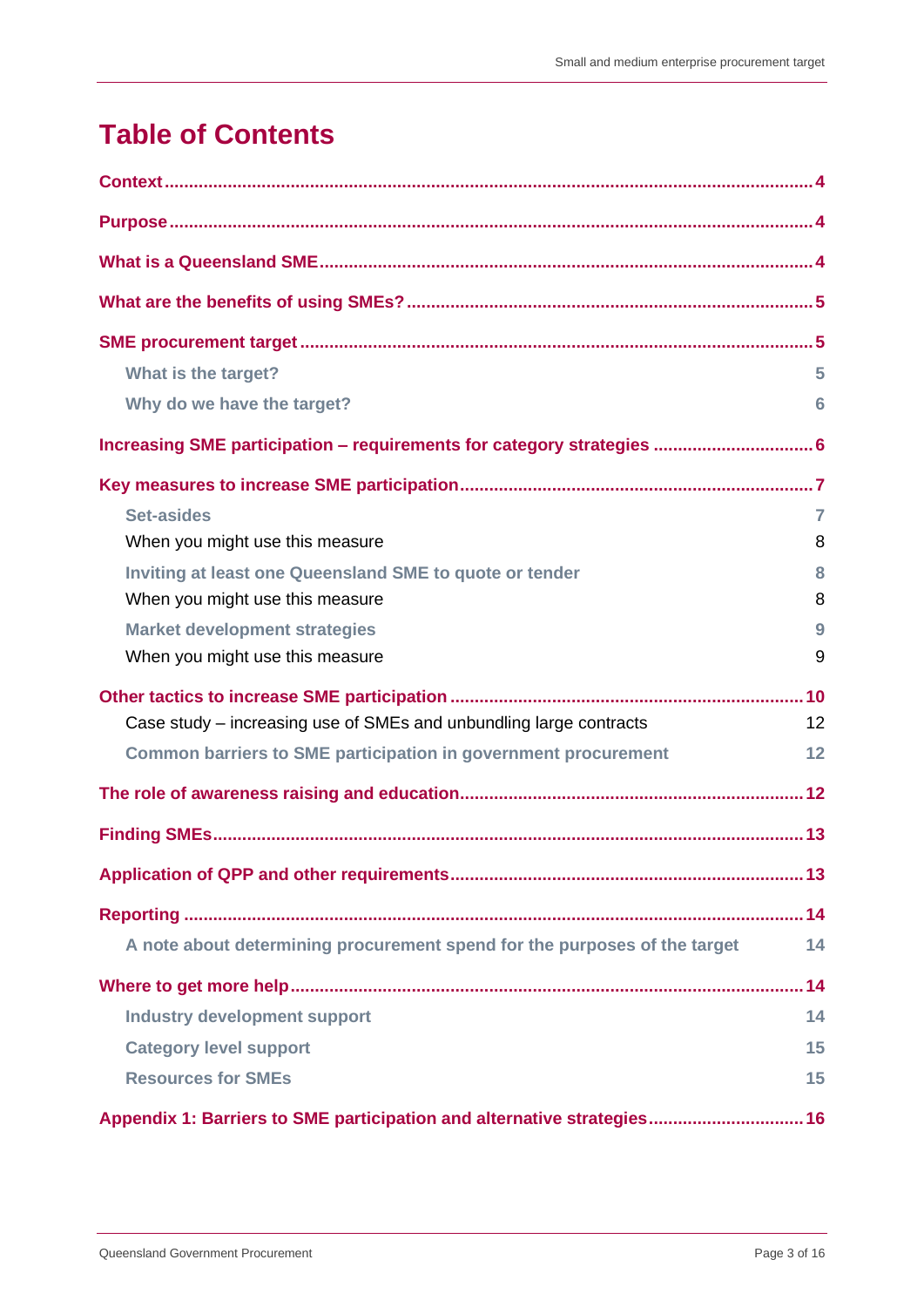# <span id="page-3-0"></span>**Context**

The Queensland Government is committed to assisting small and medium enterprises (SMEs) to access and win government business for the supply of goods and services. SMEs, particularly small businesses, are integral to Queensland's economic prosperity, playing a significant employment and economic role in local communities throughout the state.

SMEs employ around 67% of Queensland's total private sector workforce.<sup>1</sup> A thriving Queensland economy is underpinned by a resilient and growing SME sector that is well positioned to access new market opportunities, innovate, scale-up and create high quality jobs.

Small businesses, due to their regional and local economic and employment impacts, are critical to supporting the post COVID-19 recovery. SMEs can provide flexibility, responsiveness from sourcing locally and a tailored quality service.

The Queensland Government's SME procurement target requires all agencies subject to the Queensland Procurement Policy (QPP) to collectively source at least 25% of the State's procurement spend by value from Queensland SMEs from 1 July 2020, increasing to 30% by 30 June 2022. The target delivers on the action in the [Queensland Small Business Procurement Commitment –](https://www.publications.qld.gov.au/dataset/queensland-small-business-procurement-commitment-action-statement) Action Statement to establish a measurable target to drive an increase in small business participation in procurement activities across government.

# <span id="page-3-1"></span>**Purpose**

This guidance aims to support government buyers to meet the Queensland Government's SME procurement target, and to maximise SME participation in government procurement.

# <span id="page-3-2"></span>**What is a Queensland SME**

The Queensland Procurement Policy sets out the definition of an SME as outlined by the [Australian](https://www.abs.gov.au/AUSSTATS/abs@.nsf/mf/1321.0)  [Bureau of Statistics.](https://www.abs.gov.au/AUSSTATS/abs@.nsf/mf/1321.0) An SME is therefore defined as any business employing less than 200 people<sup>2</sup>.

A business is a single legal entity such as a registered company, partnership, trust, sole proprietor, religious organisation, government department or any other legally recognised organisation which provides goods or services. Each business' Australian Business Number (ABN) is regarded as a single business. Size is determined by the number of employees under an ABN.

For the purposes of the target, '**Queensland SME**' means an SME that has registered its main business location as Queensland, with the [Australian Business Register.](https://abr.business.gov.au/)

<sup>1</sup> Queensland Department of Employment, Small Business and Training, *Advancing Small Business Queensland Strategy 2016-20*, p 3, https://desbt.qld.gov.au/small-business/strategic-documents/advancing-small-businessqueensland

<sup>&</sup>lt;sup>2</sup> A small business is defined as a business employing less than 20 people. A medium business employs 20 or more people but less than 200.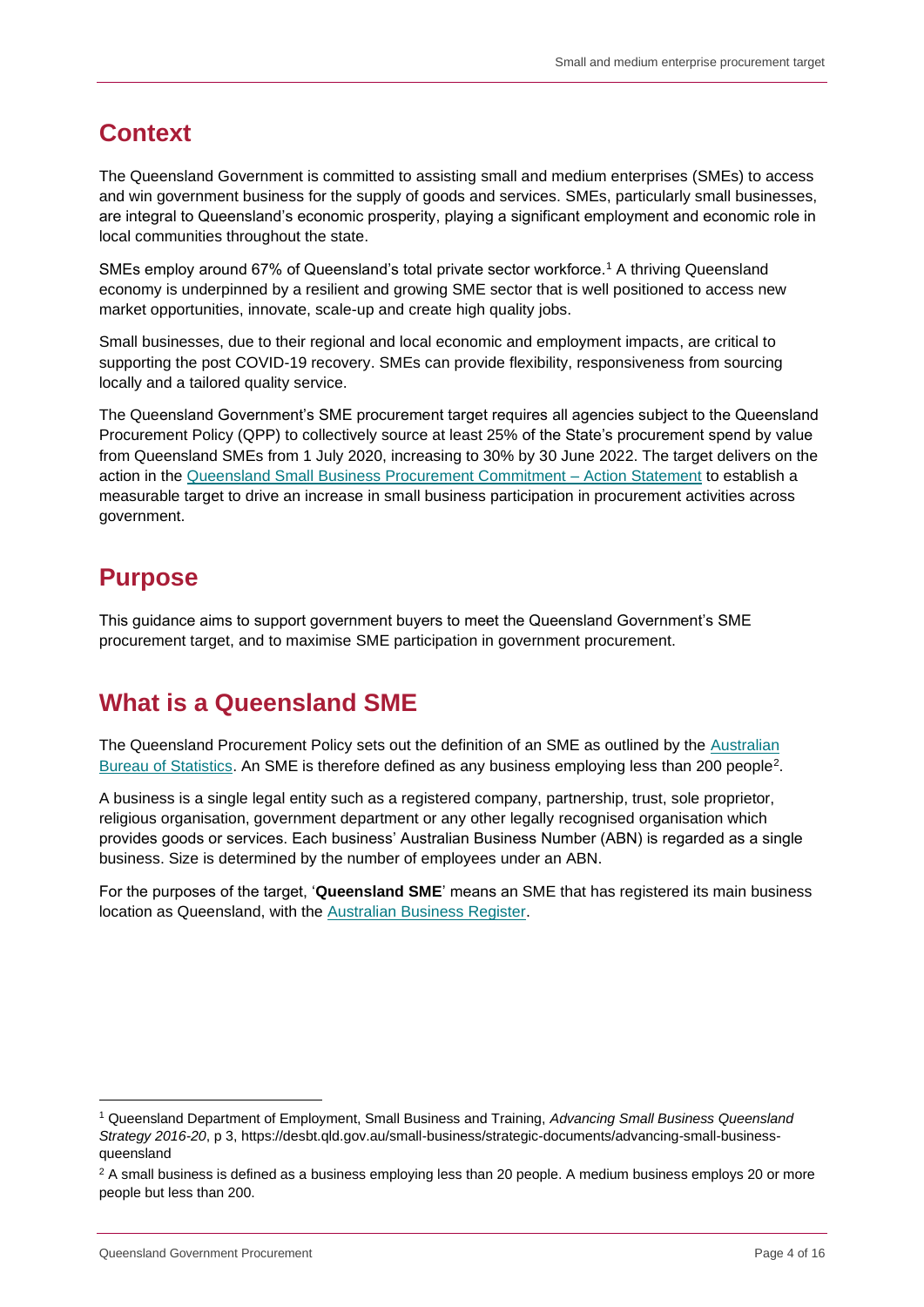# <span id="page-4-0"></span>**What are the benefits of using SMEs?**

In addition to supporting Queensland jobs and driving positive economic and social outcomes for Queensland communities, there are a number of benefits for government in doing business with SMEs as outlined in **Table 1**. These include lower transactional costs, potential for more responsive customer service, and more innovative and sustainable procurement solutions.

#### **Table 1: Benefits of using SMEs**

| <b>Benefit</b>            | <b>Description</b>                                                                                                                                                                                                                                                                                                                                                                                                   |
|---------------------------|----------------------------------------------------------------------------------------------------------------------------------------------------------------------------------------------------------------------------------------------------------------------------------------------------------------------------------------------------------------------------------------------------------------------|
| <b>Lower costs</b>        | Involving a greater range of suppliers (in terms of size and capabilities) creates<br>an environment of 'competitive tension' which can promote downward pressure<br>on prices charged by all suppliers in the market.<br>SMEs have generally lower administrative overheads and management costs<br>$\bullet$<br>than larger firms. Depending on the nature of the procurement, this can result<br>in lower prices. |
| <b>Quality of service</b> | SMEs generally have short management chains and approval routes, so they<br>$\bullet$<br>can respond quickly to changing requirements. SMEs may also be highly<br>focused on particular markets, making them particularly responsive to changes<br>in those markets.                                                                                                                                                 |
|                           | Being a large customer of a small business means your business is important<br>$\bullet$<br>to the SME. This can result in a better, and often more personal, level of<br>service and a better relationship with the supplier.                                                                                                                                                                                       |
|                           | The SME may also be more willing and able to tailor a product or service to<br>$\bullet$<br>meet specific customer needs than a large firm that sells an established<br>offering.                                                                                                                                                                                                                                    |
|                           | Many SMEs supply higher quality specialist products or services than larger<br>$\bullet$<br>suppliers, either because larger suppliers are discouraged by the limited<br>demand, or because the SME has skills, knowledge and commitment in that<br>field.                                                                                                                                                           |
| <b>Innovation</b>         | SMEs can bring innovation, for example, through the early adoption of new<br>$\bullet$<br>technology, sustainable practices and alternatives, providing products or<br>services in new or underdeveloped markets or by using innovation to<br>differentiate themselves from established market players. <sup>3</sup>                                                                                                 |

### <span id="page-4-1"></span>**SME procurement target**

#### <span id="page-4-2"></span>What is the target?

The SME procurement target requires all agencies (budget sector agencies, statutory bodies, government-owned corporations (GOCs) and special purpose vehicles (SPVs)) subject to the QPP to collectively source at least 25% of procurement by value from Queensland SMEs from 1 July 2020, increasing to 30% by 30 June 2022.

The target is set at an aggregate level across all Queensland Government agencies to allow for variability within agencies and procurement categories. Performance against this target will initially be reported at

Queensland Government Procurement **Procurement Procurement Page 5 of 16** 

<sup>3</sup> The Office of Government Commerce (OGC), ['Smaller supplier….better value?',](http://webarchive.nationalarchives.gov.uk/20110812065650/http:/www.ogc.gov.uk/documents/CP0083_Small_supplier_better_value.pdf) Best Practice Guidance, pp. 6–7, https://webarchive.nationalarchives.gov.uk/20110812065650/http:/www.ogc.gov.uk/documents/CP0083\_Small\_suppli er\_better\_value.pdf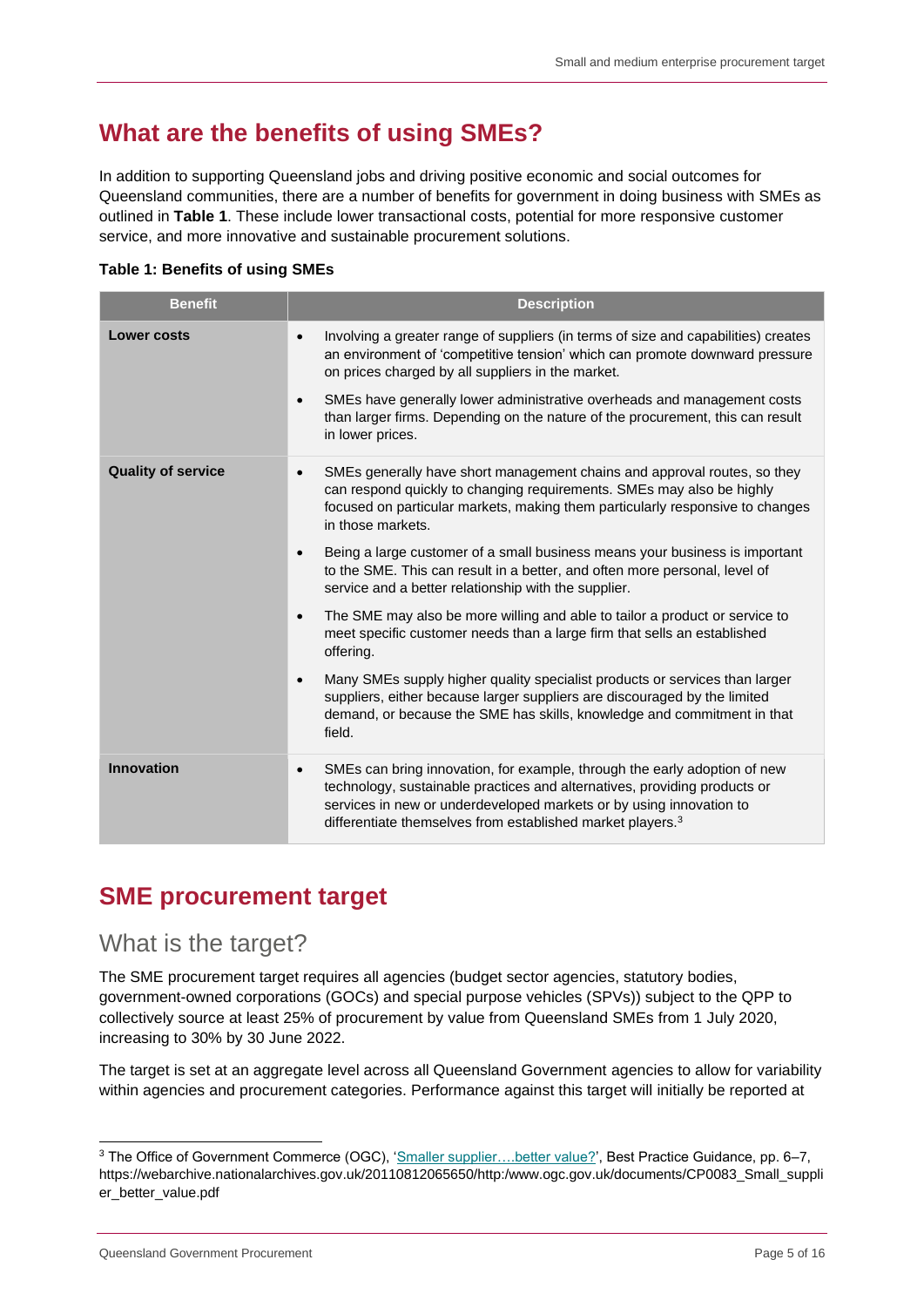an aggregated level for budget sector agencies, with reporting progressively expanded to include GOC, statutory body and SPV results at a date to be advised by –Queensland Government Procurement.

### <span id="page-5-0"></span>Why do we have the target?

The Queensland Government recognises that SMEs are vital to Queensland's economy, regional prosperity and job creation. Their size makes them particularly vulnerable to the disruption caused by events such as COVID-19. In line with the [Unite and Recover: Queensland's Economic Recovery Plan,](https://www.covid19.qld.gov.au/government-actions/our-economic-recovery-strategy) SMEs are recognised as critical to the state's economic recovery.

In increasing SME participation, the target:

- is consistent with *Buy Queensland*, which aims to support local jobs and businesses
- reinforces the Queensland Government's commitment to supporting SMEs
- aims to stabilise existing procurement spending with SMEs during COVID-19 and the recovery period
- supports security, growth and cash flow of local supply chains, supporting local business sustainability
- helps to increase confidence of the SME sector, diversification of supply base, innovation and competition
- drives greater awareness for government buyers and supports SMEs to access new markets.

### <span id="page-5-1"></span>**Increasing SME participation – requirements for category strategies**

The target requires each of the six procurement categories to put strategies in place to grow procurement by value from Queensland SMEs, including from manufacturing SMEs. **Table 2** below lists each of the six procurement categories, along with the respective lead agency.

#### **Table 2: Procurement categories and lead agencies**

| Category                                        | <b>Lead agency</b>                                        |
|-------------------------------------------------|-----------------------------------------------------------|
| <b>Building Construction and Maintenance</b>    |                                                           |
| <b>General Goods and Services</b>               | Department of Energy and Public Works (DEPW)              |
| <b>Information and Communication Technology</b> |                                                           |
| <b>Medical Goods and Services</b>               | Queensland Health                                         |
| <b>Social Services</b>                          | Department of Communities, Housing and Digital<br>Economy |
| <b>Transport Infrastructure and Services</b>    | Department of Transport and Main Roads                    |

Lead agency category teams are required to develop category strategies for endorsement by the relevant category council (Clause 6.3 of the QPP). These strategies are also to include identified subcategory SME spend targets, to achieve the overall SME procurement target. The strategies are developed in consultation with each category's Industry Reference Group, and approved by the Minister for Energy, Renewables and Hydrogen and Minister for Public Works and Procurement on recommendation by the Minister responsible for the relevant category. For more information on procurement categories, please refer to the [Procurement governance](https://www.forgov.qld.gov.au/procurement-governance-framework) ForGov webpage.

Category strategies inclusive of targets and supporting measures, are required to be fully implemented by agencies from 1 July 2021.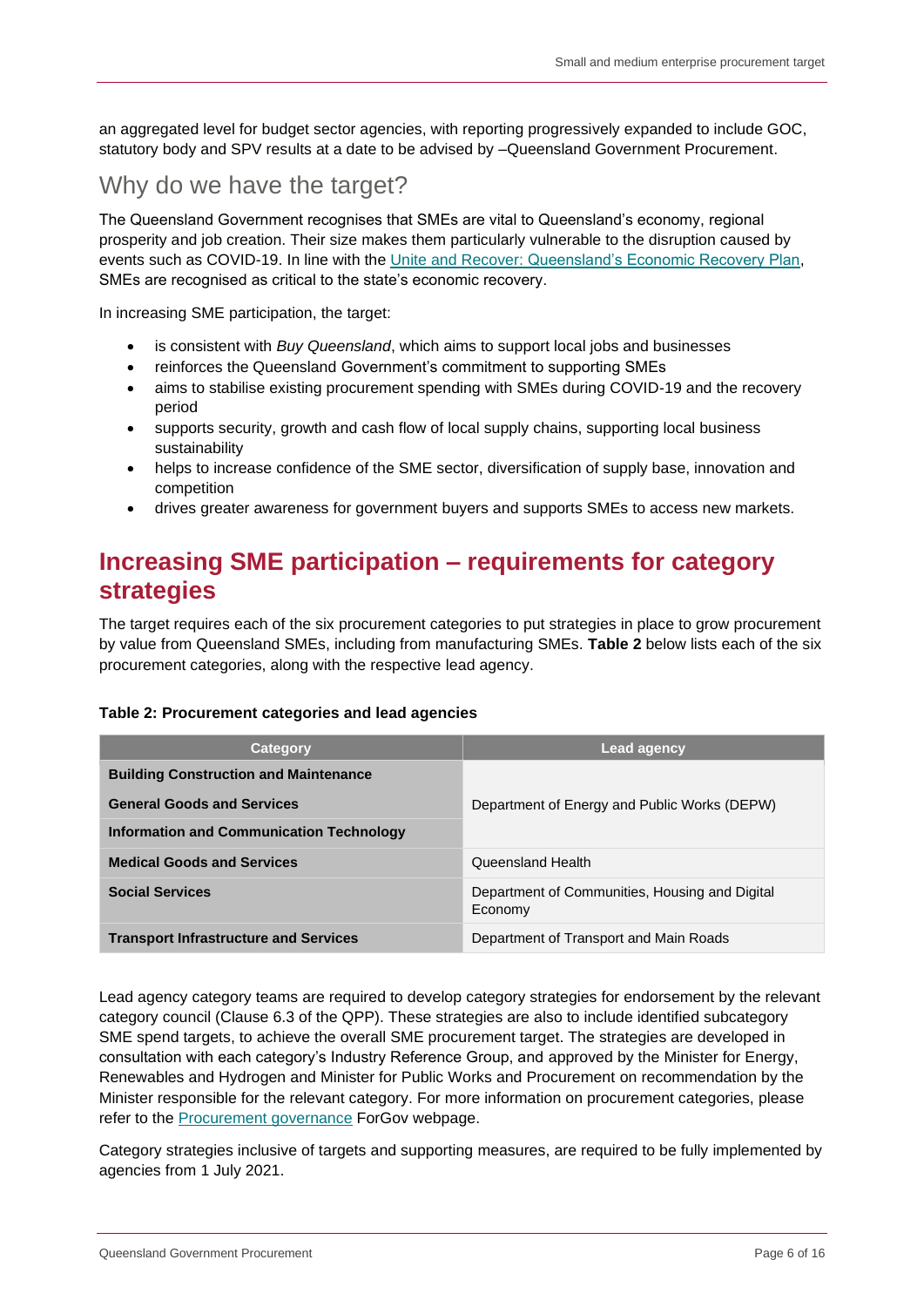While the QPP requires budget sector agencies to take category strategies into account in their procurement planning activities (Clause 6.4), GOCs, statutory bodies and SPVs are strongly encouraged to leverage initiatives developed from relevant category strategies, or determine other mechanisms to best meet the target, as part of their procurement planning.

Key measures that can be considered at the category level, as well as the strategic sourcing level, are detailed later in this guide.

### <span id="page-6-0"></span>**Key measures to increase SME participation**

There are many ways to enhance SME participation, from strategic measures through to tactical approaches. This section focuses on three key measures which can be used at category and strategic sourcing level. These include:

- set-asides
- establishing thresholds up to \$250 000, under which at least one Queensland SME must be invited to quote or tender
- market development strategies.

Applying these measures can help to grow capable and competitive Queensland SMEs. These SMEs can then become 'tender ready' for government or participate in supply chains for larger suppliers to government, building their capability and positioning them more favourably to win work with the public or private sectors. In turn, government benefits from a more competitive and diverse supply pool.

#### <span id="page-6-1"></span>Set-asides

Set-asides involve reserving or 'setting aside' certain government procurement contracts for specified types of businesses, for example, SMEs, Aboriginal or Torres Strait Islander businesses, social enterprises and so on. That is, only the businesses which meet the characteristic identified in the setaside will be invited to quote or tender in the first instance.

Agencies are to list set-asides on the [Queensland Government Forward Procurement Pipeline,](https://qtenders.hpw.qld.gov.au/fpp/) to provide visibility of these opportunities to the targeted supply market and encourage their participation.

Set-asides can be applied for certain subcategories or procurements where only SMEs will be invited to participate. Agencies could also consider set-asides for Queensland SMEs in terms of the complexity of the procurement, for example, setting-aside routine procurement (low value and low risk) for Queensland SMEs wherever possible.<sup>4</sup>

An analysis of the supply market, including outcomes of early market engagement, will establish the capacity for supply by capable and competitive SMEs. It is important any set-aside process encourages competition among eligible businesses and ensures a value for money outcome. Set-asides could be broad (eg eligibility to tender is based on being an SME) or targeted (eg certain SMEs are identified and invited to tender). For more information on conducting supply market analysis to inform a decision to apply set-asides to a procurement, please refer to the supply market analysis<sup>5</sup> guidance materials.

Set-asides should not be used where no suitable SME can be identified in the market analysis stage. This situation may be an indicator that a supplier development strategy could be applied.

In addition, agencies are not required to award a procurement as a result of the set-aside process if no business is evaluated as representing value for money, or as having the necessary capability or capacity to supply.

<sup>4</sup> The Value Risk Matrix contains more information about classifying procurement in terms of complexity. Refer [www.forgov.qld.gov.au/use-valuerisk-matrix.](http://www.forgov.qld.gov.au/use-valuerisk-matrix)

<sup>5</sup> Refer [www.forgov.qld.gov.au/search-procurement-resources/supply-market-analysis.](http://www.forgov.qld.gov.au/search-procurement-resources/supply-market-analysis)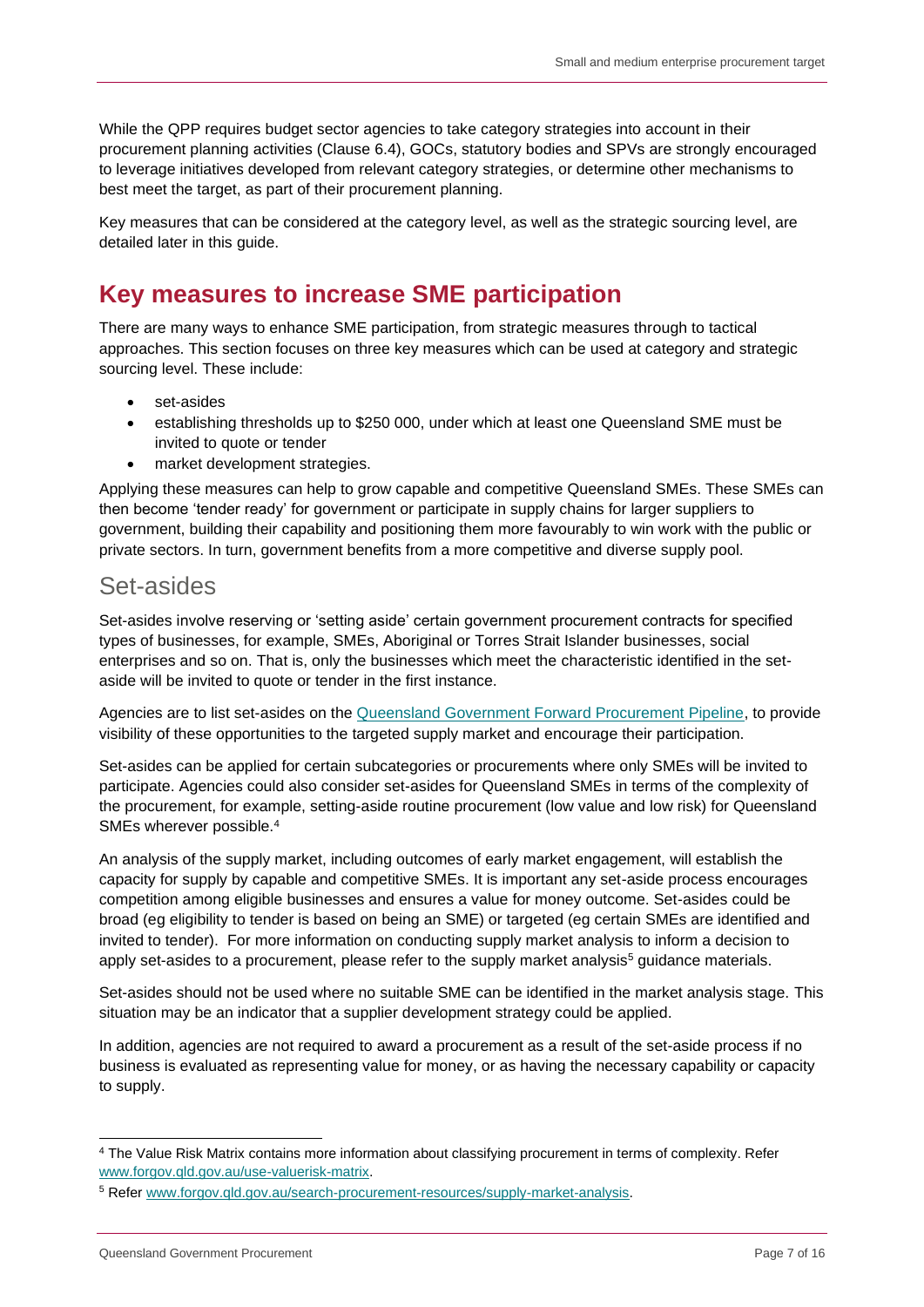Set-asides should not be considered as an imposition but rather as an opportunity to support SME development in partnership with government. SMEs can benefit from a constructive approach to procurement and in these cases, the spirit and intent of the initiative is a significant part of the value for money equation. Additionally, as COVID-19 has demonstrated, setting aside a percentage of procurement for Queensland SME manufacturing can diversify and strengthen supply chains to help them to weather events such as COVID-19 or natural disasters.

#### <span id="page-7-0"></span>**When you might use this measure**

Set-asides are useful tools when seeking to target procurement to certain cohorts of suppliers, for example, SMEs, social enterprises or Aboriginal and Torres Strait Islander businesses, to increase their participation in government procurement. Category strategies will nominate when set-asides might be used. In addition to this, your agency may elect to set-aside certain procurement for SMEs where a capable and competitive SME market exists which can deliver value for money results.

Where a decision is made to use set-asides, you must list these on the [Queensland Government Forward](https://qtenders.hpw.qld.gov.au/fpp/)  [Procurement Pipeline,](https://qtenders.hpw.qld.gov.au/fpp/) which will help the target supply market to prepare for these opportunities.

Your supply market analysis will inform whether a set-aside is a viable approach to take, and how it should be rolled out, for example, inviting certain SMEs to tender, or making it a condition of tender that only SMEs are eligible to participate.

If limiting eligibility to SMEs, make sure your tender documentation clearly sets out eligibility to tender. If you are using industry briefings, be clear that the procurement, or elements of a larger procurement package or program, will be limited to SMEs only. It can be helpful to ensure your tender documentation and any related communications clearly set out the government's commitment to participation by SMEs and the target, to give context to the set-aside.

#### <span id="page-7-1"></span>Inviting at least one Queensland SME to quote or tender

Inviting at least one Queensland SME to quote or tender for new procurement valued at \$250 000 or less is a way of supporting accessibility to procurement opportunities. Using thresholds is a simple way of giving buyers clarity.

The QPP (Clause 2.1) requires that at least one regional and one Queensland supplier, where possible, is invited to quote or tender for every procurement opportunity. Note that one supplier that is both a Queensland SME and regional would meet this requirement. This clause should be reinforced in category strategies.

#### <span id="page-7-2"></span>**When you might use this measure**

This is a useful measure to consider applying at category strategy level as well as incorporating in agency procurement procedures alongside existing requirements of Clause 2.1 of the QPP.

A review of category or agency level spend will reveal areas to target for inviting at least one Queensland SME to quote or tender for new procurement valued at \$250 000 or less, noting that this measure does not limit the ability of categories and agencies to invite Queensland SMEs to quote or tender at values higher than \$250 000.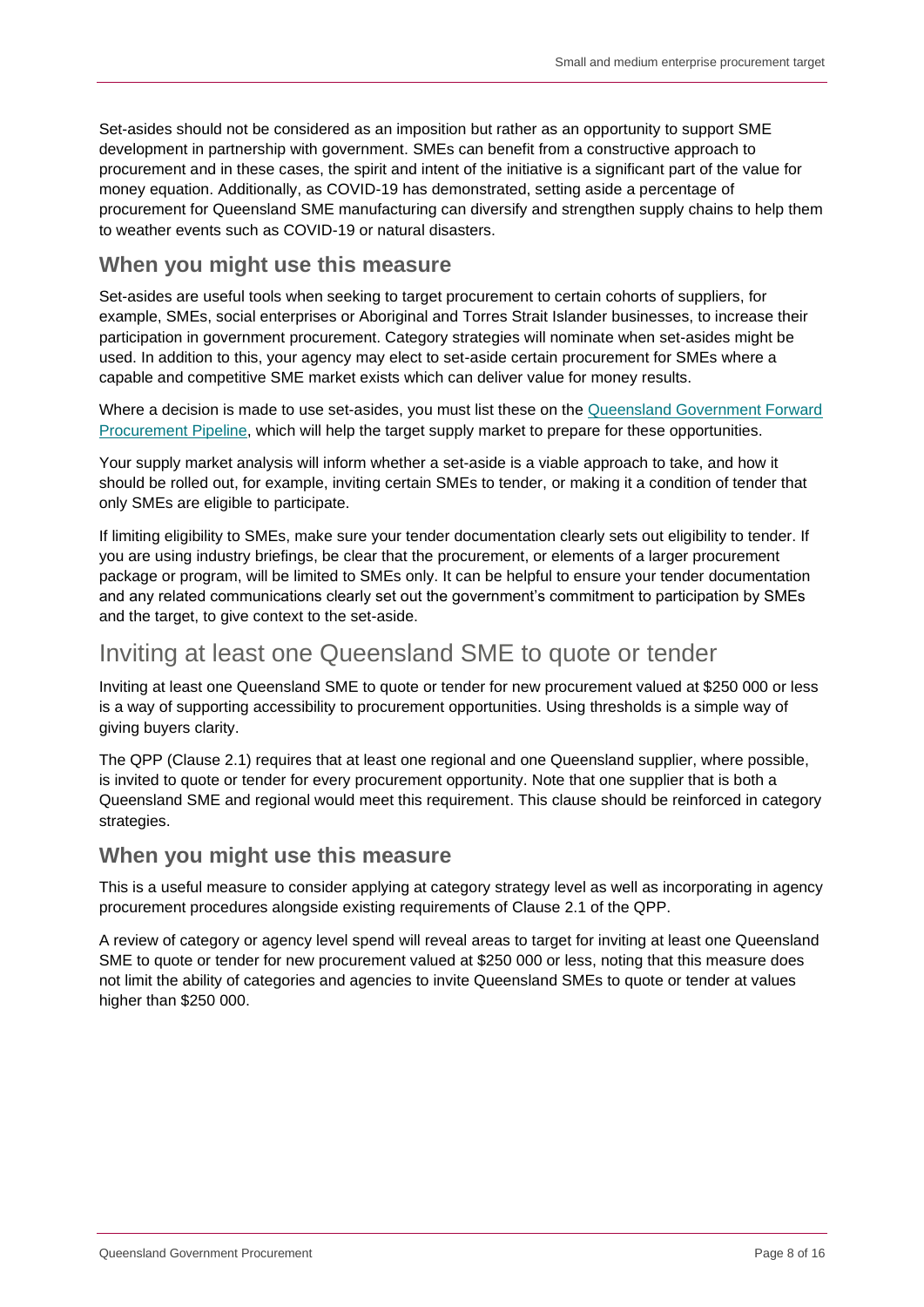#### **Using a value threshold - examples**

- For procurement of up to \$10 000\*, one supplier who is a Queensland SME, will be invited to quote.
- For procurement between \$10 001\* and \$100 000\*, three suppliers will be invited to quote, of which at least one supplier must be a Queensland SME, wherever possible.
- For procurement between \$100 001\* to and \$250 000, at least one supplier who is a Queensland SME, will be invited to quote or tender wherever possible, regardless of whether the procurement method used is limited or selective.
- Ensure open tender opportunities are promoted to Queensland SMEs to increase the proportion of these suppliers that tender.

*\* Note that the values used in this table, with the exception of the \$250 000 approved by Executive Government, are hypothetical examples only and are not intended to imply that categories or agencies must use these specific values. Categories and agencies will tailor value thresholds to their own circumstances and are encouraged to consider including SMEs regardless of procurement value.*

### <span id="page-8-0"></span>Market development strategies

Market development initiatives involve procurement identifying a need to create a market, or enhance existing markets, and deploying strategies to ultimately deliver better supply options including things like diversification, competition and an expanded range of supply options, for example, new technologies. Developing local markets can help increase government procurement investment in Queensland by better utilising capable and competitive SMEs.

Generally, market development is a strategic activity, involving skilled supplier relationship management, and ideally, should be under consideration well before formal planning for a specific procurement takes place. COVID-19 has shown that market development, including 'pivoting' existing suppliers to new lines of supply, can also take place rapidly and in a dynamic environment.

#### <span id="page-8-1"></span>**When you might use this measure**

Market development can be beneficial where there is a monopoly or distorted market, and a lack of competitive tension, or an over-reliance on a single supplier. It also has a role when government seeks to harness an emerging technology or industry, and in supporting start-ups to grow and form viable and competitive local markets - for example, in the biomedical field.<sup>6</sup> The COVID-19 situation has clearly demonstrated the essential role that Queensland supply market development can play in addressing supply chain vulnerabilities.

If an opportunity for market development is identified, consider partnering with other agencies and / or seeking advice from the Department of State Development, Infrastructure, Local Government and Planning, and Department of Regional Development, Manufacturing and Water to deliver market development initiatives to improve supplier performance and grow capable and competitive local SMEs including manufacturers, that can meet government procurement needs.

Encourage major suppliers to source from local manufacturers and SMEs. This not only supports existing supply and standing offer arrangements, but access to these extended supply chains can provide greater market opportunities for Queensland SMEs including manufacturers, than that offered by the Queensland Government alone.

If market development is an option you intend to pursue, involve your agency's strategic procurement team early. Other sources of support are set out in 'Getting started' below.

<sup>&</sup>lt;sup>6</sup> For a fuller illustration of this concept, refer to the Queensland Biomedical 10-Year Roadmap and Action Plan at https://www.statedevelopment.qld.gov.au/industry/priority-industries/biomedical.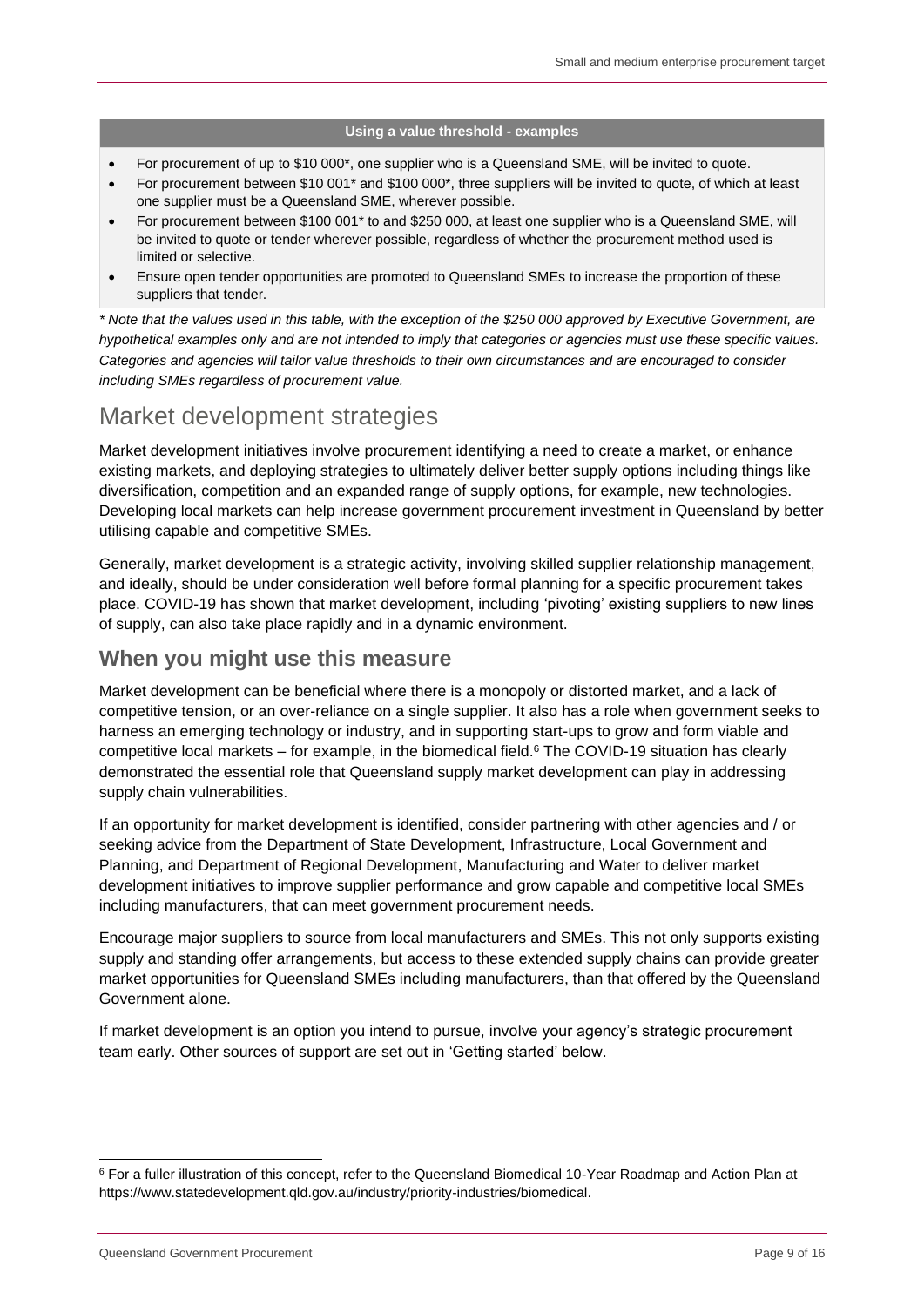#### **Case study – market development**

Early in the COVID-19 emergency, the then Department of State Development, Manufacturing, Infrastructure and Planning together with the Department of Housing and Public Works and Queensland Health worked to increase the availability of locally manufactured Personal Protective Equipment (PPE).

Prior to COVID-19, Queensland Health sourced all PPE from outside Queensland including overseas. COVID-19 disrupted the existing supply chains leading to critical shortages of many products, particularly face masks and hand sanitiser.

Manufacturing of PPE for clinical use is subject to regulations to ensure that the products are safe to use. In the case of hand sanitiser, the World Health Organisation provided a formulation effective for use against COVID-19 that required 80% ethanol. Fortunately, while ethanol supplies were disrupted by COVID-19, Queensland-based Bundaberg Rum donated 100 000 litres of ethanol for use by the Queensland Government.

The three departments worked together to develop a two-pronged approach – to work with local businesses to help them to pivot to manufacture hand sanitiser. As a result, three Queensland SMEs were able to supply clinical grade hand sanitiser to Queensland Health.

The outcome was that sufficient supplies were available from existing and new sources to address the shortages, and local suppliers providing an alternative supply means Queensland is reasonably assured of continuity of supply. The other notable outcome is the local SME suppliers are, on average, able to supply clinical grade hand sanitiser to an identical formulation for \$1 per litre less than existing suppliers.

### <span id="page-9-0"></span>**Other tactics to increase SME participation**

In addition to the key measures described above, there are a range of practical steps and tactics that buyers can take in each stage of procurement to maximise opportunities for Queensland SMEs to participate in government procurement.

As a government buyer, the approach to increasing SME participation will depend on:

- the nature, objective, risk, value and complexity of the procurement
- any applicable category strategies
- any applicable agency procurement plans, policies and procedures.

**Table 3** below outlines steps and tactics which can be used in conjunction with the more strategic level measures described above.

#### **Table 3: Tactics for increasing SME participation in government procurement, by procurement stage**

| <b>Procurement stage</b> | <b>Tactic</b>                                                                                                                                                                                                                                                                                                                                                                                                                                                                                                                                                                                                                                                                                                                                                                                                                                                                           |
|--------------------------|-----------------------------------------------------------------------------------------------------------------------------------------------------------------------------------------------------------------------------------------------------------------------------------------------------------------------------------------------------------------------------------------------------------------------------------------------------------------------------------------------------------------------------------------------------------------------------------------------------------------------------------------------------------------------------------------------------------------------------------------------------------------------------------------------------------------------------------------------------------------------------------------|
| <b>Planning</b>          | Consider unbundling (breaking up) large projects or contracts to maximise<br>opportunities for SMEs. This helps SMEs to participate and build their capacity<br>to effectively quote for tenders. For example:<br>remove a portion of sites/regions from a standing offer arrangement<br>$\circ$<br>and only invite SMEs to tender for those specific sites/regions<br>identify a portion of sites/services within a project and request the<br>$\circ$<br>contractor to invite SMEs to tender.<br>Identify capable SMEs by engaging with industry bodies and conducting<br>market scans. Consider engaging a provider from the Supply Chain Services<br>Standing Offer Arrangement (DSDMIP-0972-18) to advise on unbundling of<br>work packages, identify and put forward capable Queensland SMEs,<br>undertake online expressions of interest, or run project information sessions to |
|                          | raise awareness of project opportunities. Communicate effectively with SMEs                                                                                                                                                                                                                                                                                                                                                                                                                                                                                                                                                                                                                                                                                                                                                                                                             |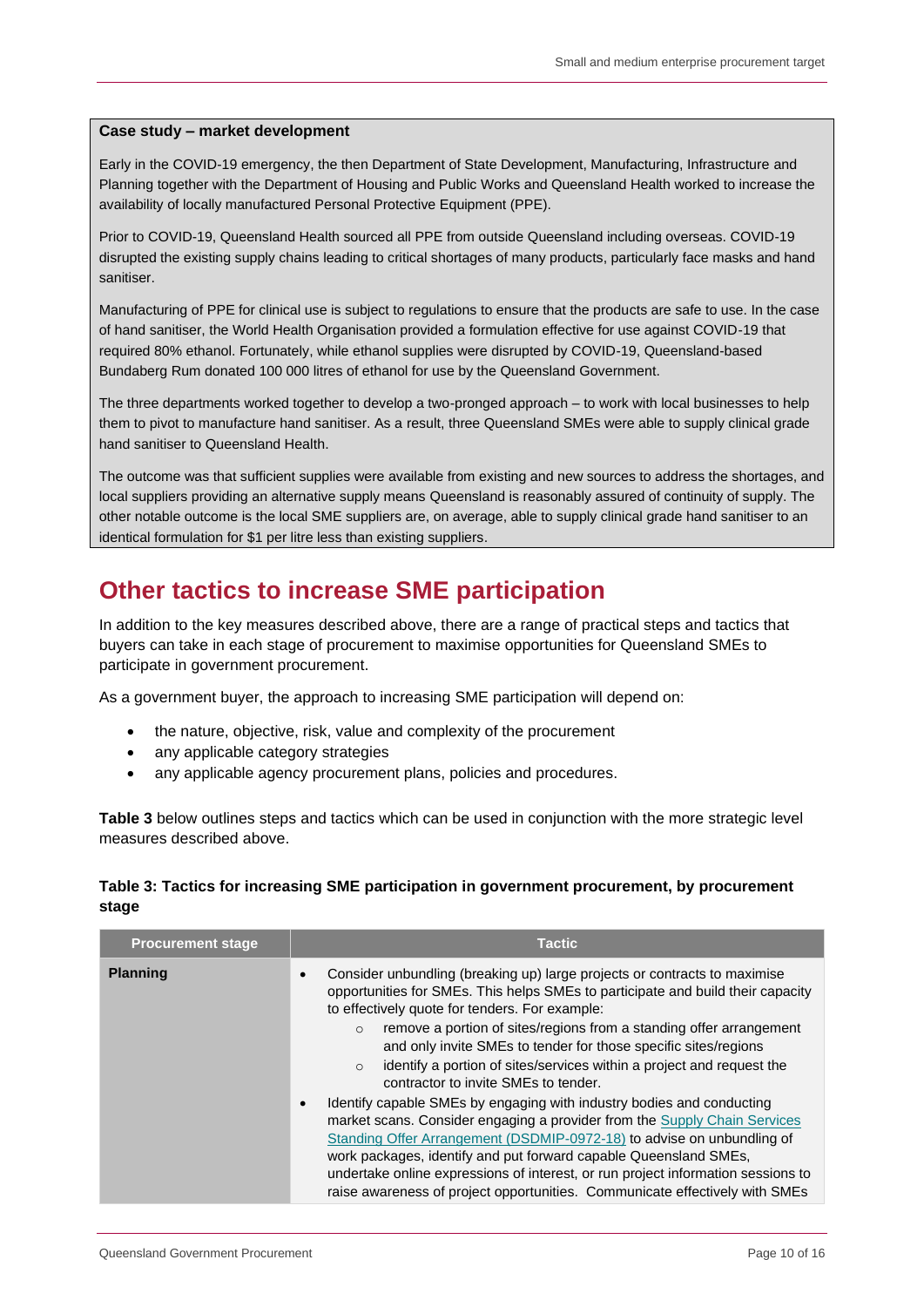| <b>Procurement stage</b>   | <b>Tactic</b>                                                                                                                                                                                                                                                                                                                                                                                                                                                                                                                                                                                                                                                                                                                                                                                                                                                                                                                                                                                                                                                                                                                                                                                                                                                                                                                                                                                                                                                                                                                                                                  |
|----------------------------|--------------------------------------------------------------------------------------------------------------------------------------------------------------------------------------------------------------------------------------------------------------------------------------------------------------------------------------------------------------------------------------------------------------------------------------------------------------------------------------------------------------------------------------------------------------------------------------------------------------------------------------------------------------------------------------------------------------------------------------------------------------------------------------------------------------------------------------------------------------------------------------------------------------------------------------------------------------------------------------------------------------------------------------------------------------------------------------------------------------------------------------------------------------------------------------------------------------------------------------------------------------------------------------------------------------------------------------------------------------------------------------------------------------------------------------------------------------------------------------------------------------------------------------------------------------------------------|
|                            | by tailoring request for quotations and tender documents to suit industry<br>sectors.<br>Conduct early market engagement (e.g. industry briefings, 'meet the buyer'<br>$\bullet$<br>forums). This provides an opportunity for the market:<br>to be informed that you are looking to increase the participation of<br>$\circ$<br>Queensland SMEs, and gives suppliers an opportunity to ask<br>questions<br>to form industry connections to partner, sub-contract and/or include<br>$\circ$<br>Queensland SMEs in their supply chain.<br>Better understand future opportunities to procure from SMEs.<br>$\bullet$<br>Recognise that value for money is a careful comparison of whole-of-life costs,<br>$\bullet$<br>social and economic benefits, 'fitness for purpose', alternatives and the<br>outcome being sought. SMEs can offer value for money through innovation,<br>flexibility, customer service and increased local competition.                                                                                                                                                                                                                                                                                                                                                                                                                                                                                                                                                                                                                                    |
| <b>Going to Market</b>     | Request that suppliers identify as small, medium or large in quoting and tender<br>$\bullet$<br>processes.<br>Develop outcomes-based, rather than prescriptive, specifications. If more<br>$\bullet$<br>prescriptive specifications are required ensure these do not unreasonably act<br>as a barrier to SME participation. Also limit the number of mandatory criteria to<br>only those things that are genuinely required.<br>Carefully consider insurance requirements in terms of value and risk, to ensure<br>$\bullet$<br>they are reasonable.<br>Emphasise the importance of maximising Queensland SME participation by<br>outlining in evaluation criteria that it is highly desirable that Queensland<br>subcontractors or other Queensland suppliers are used where the capability<br>exists, particularly when demonstrating local benefit.<br>Consider time and cost by streamlining quotation and tender processes,<br>$\bullet$<br>providing SMEs with sufficient information and allowing sufficient time for<br>SMEs to respond to opportunities. For example:<br>clearly outline tender response requirements (e.g. mandatory and<br>$\circ$<br>desirable evaluation criteria, response format, required evidence)<br>develop response schedules or forms to assist SMEs in structuring<br>$\circ$<br>and responding to the tender<br>use short-form invitation and contract terms and conditions where<br>$\circ$<br>appropriate.<br>When going to market using standing offer arrangements, identify businesses<br>which are SMEs and invite them to quote. |
| <b>Evaluation/award</b>    | Provide quality feedback to unsuccessful and successful suppliers.<br>$\bullet$<br>Raise awareness of the resources and support offered on the Business<br>$\bullet$<br>Queensland website, at www.business.gld.gov.au, to help SMEs improve their<br>capability and competitiveness.                                                                                                                                                                                                                                                                                                                                                                                                                                                                                                                                                                                                                                                                                                                                                                                                                                                                                                                                                                                                                                                                                                                                                                                                                                                                                          |
| <b>Contract Management</b> | Ensure commitments made in the tender/quote are delivered during the term<br>$\bullet$<br>of the contract through contract management activities (e.g. actively monitoring<br>and reporting on KPIs, site visits).                                                                                                                                                                                                                                                                                                                                                                                                                                                                                                                                                                                                                                                                                                                                                                                                                                                                                                                                                                                                                                                                                                                                                                                                                                                                                                                                                             |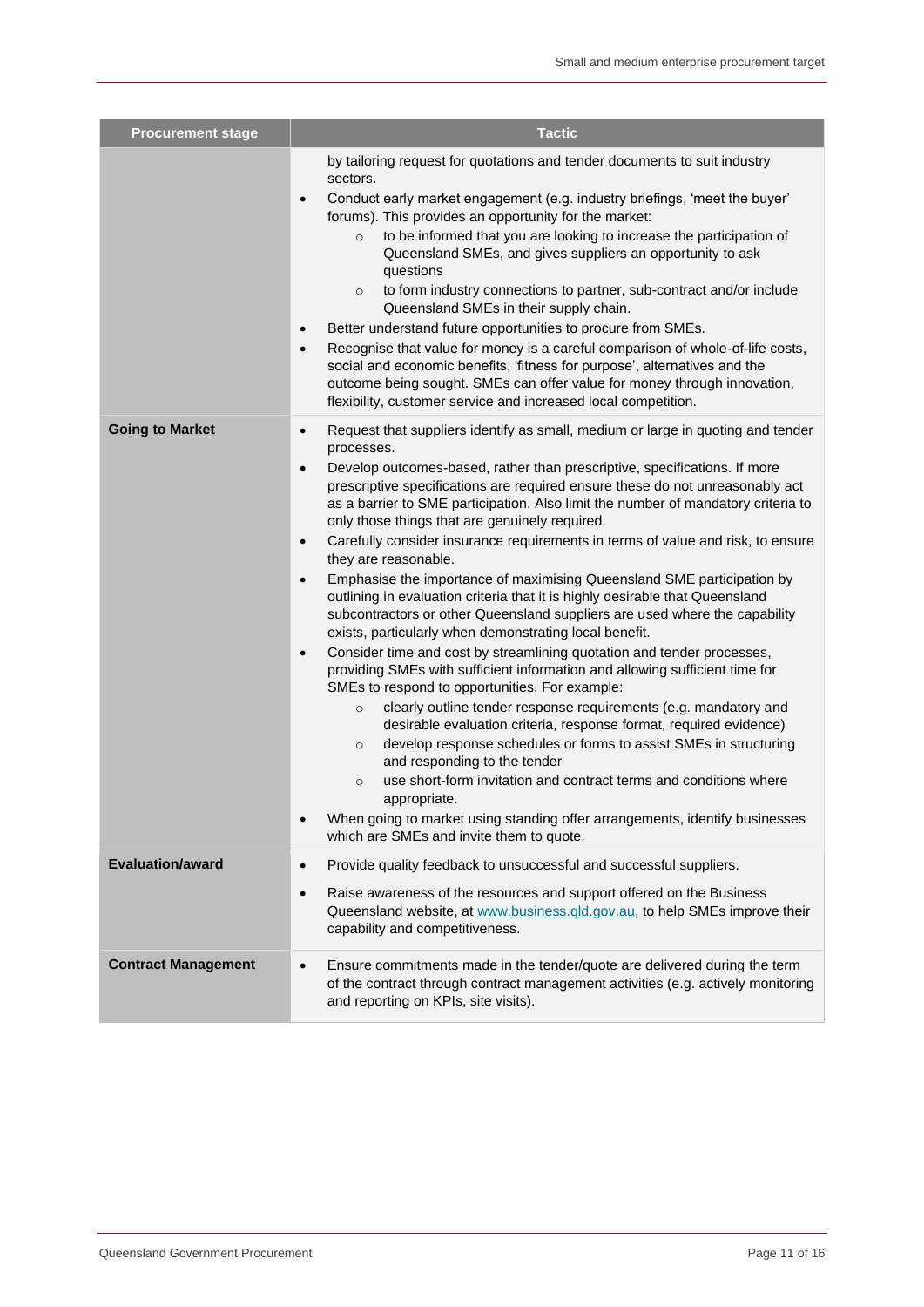#### <span id="page-11-0"></span>**Case study – increasing use of SMEs and unbundling large contracts**

QBuild led a procurement process which enabled the delivery of a construction project for six one-bedroom apartments at 212 Taylor Street, Newtown, as part of the Social Housing Construction Program.

The initial tendering strategy was to use a large 'bundled' contract to deliver on the project. Under the approach, the contract would be delivered by a principal contractor via sub-contracting delivery of specific portions of the contract to sub-contractors.

In recognition of the local benefits of increasing the use of local SMEs (e.g. supporting local jobs and the community), QBuild re-assessed the tendering strategy with a focus on engaging local contractors through 'unbundling' the contract into more manageable packages matched to the capability and capacity of the local supply market. This pivot in focus was underpinned by a supply market analysis of local contractors identified through registered databases, online searches and canvassing the local market.

QBuild went to market with 14 tender packages which were all awarded to local contractors. Contracts with updated conditions were used in engaging successful tenderers. As a result, the construction project was delivered five months ahead of schedule, with over 1 700 apprentice hours logged.

As part of reviewing the procurement, it was identified that some smaller trade suppliers (e.g. tilers, plasterers) were deterred from participating in the procurement given the contracts used were designed for medium works. In response, QBuild has developed new contracts commensurate with the value and risk of the services provided by smaller trade suppliers. This has increased accessibility for small businesses, and lead to better responses in subsequent procurements.

### <span id="page-11-1"></span>Common barriers to SME participation in government procurement

While incorporating tactics to enhance SME participation, buyers should also consider their procurement approaches from the perspective of removing barriers to SME participation. Further information on common barriers to SME participation in government procurement and suggested alternative strategies to overcome these are outlined in **Appendix 1**.

### <span id="page-11-2"></span>**The role of awareness raising and education**

Buyers play an important role in educating SMEs on where to find opportunities to supply government, or to build their capability. This in turn, builds the number of capable suppliers and a more competitive market – delivering longer term benefits for government and the community. More information on where to find support or opportunities is discussed in **Table 4** below.

| Topic                                                                      | Resource and link                                                                                                                                                                                                                                                             |
|----------------------------------------------------------------------------|-------------------------------------------------------------------------------------------------------------------------------------------------------------------------------------------------------------------------------------------------------------------------------|
| Identifying tender opportunities                                           | General tender opportunities by local, state and federal<br>$\bullet$<br>governments - www.business.gld.gov.au/running-<br>business/marketing-sales/tendering/improve-<br>approach/capability/search-government-tenders                                                       |
| <b>Building capability to help become</b><br>'tender ready' for government | Business Queensland website www.business.gld.gov.au.<br>$\bullet$<br>search for 'improve your tender approach'<br>Register for a Tendering for business workshop or webinar via<br>$\bullet$<br>www.statedevelopment.gld.gov.au/news-and-events/events-<br>and-workshops.html |
| <b>Queensland Government Forward</b><br><b>Procurement Pipeline</b>        | The interactive dashboard can be found here<br>$\bullet$<br>qtenders.hpw.gld.gov.au/fpp/                                                                                                                                                                                      |

#### **Table 4: Assistance for SMEs in building capability, and finding procurement opportunities**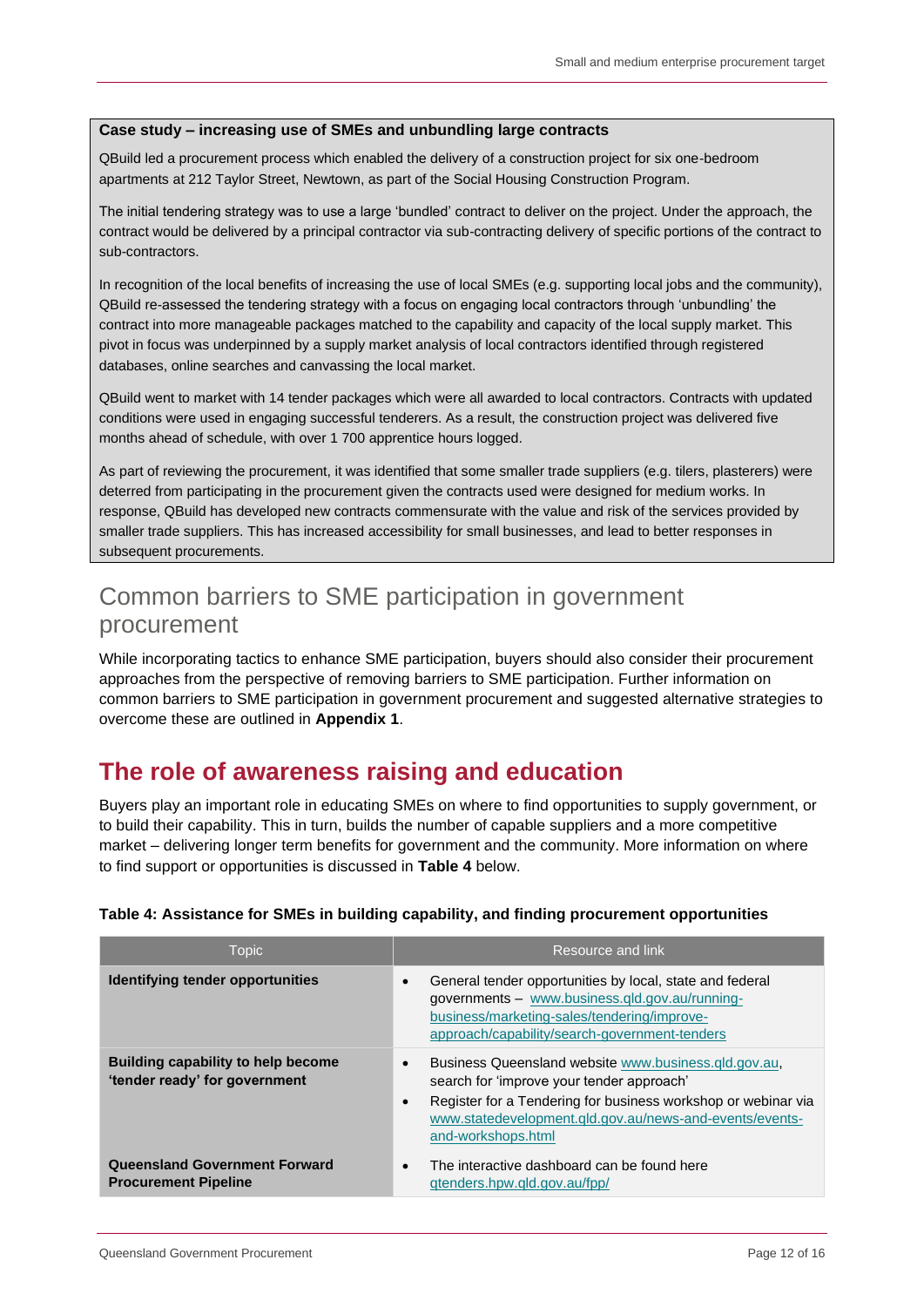| <b>Topic</b>                                                                                             | Resource and link                                                                                                                                                                                                                                                                                                            |
|----------------------------------------------------------------------------------------------------------|------------------------------------------------------------------------------------------------------------------------------------------------------------------------------------------------------------------------------------------------------------------------------------------------------------------------------|
| Getting leads on existing government<br>contracts, including expiry dates, and<br>contact information    | Queensland Contracts Directory<br>$\bullet$<br>gcd.govnet.gld.gov.au/Pages/gcdsearch.aspx                                                                                                                                                                                                                                    |
| <b>Register with QBuild</b>                                                                              | Business Queensland website www.business.gld.gov.au.<br>$\bullet$<br>search for 'QBuild'                                                                                                                                                                                                                                     |
| <b>Prequalify for government building</b><br>projects                                                    | Business Queensland website www.business.gld.gov.au,<br>$\bullet$<br>search for 'PQC'                                                                                                                                                                                                                                        |
| <b>Small business resources, including</b><br>links to capability initiatives, events and<br>newsletters | Business Queensland website www.business.gld.gov.au.<br>$\bullet$<br>search for 'small business'<br>On-time Payment Policy and On-time Payment Small<br>$\bullet$<br>Business Register https://www.business.qld.gov.au/starting-<br>business/advice-support/support/small-business/on-time-<br>payment-policy/on-time-policy |

# <span id="page-12-0"></span>**Finding SMEs**

Traditional supply market analysis will help you understand the composition of the local market. Some resources and tools you can use to help you find SMEs include:

- use the [Black Business Finder,](http://www.bbf.org.au/) access a [Supply Nation](https://supplynation.org.au/) subscription, or contact a Department of Seniors, Disability Services and Aboriginal and Torres Strait Islander Partnerships regional office for lists of Aboriginal and Torres Strait Islander businesses
- for food and beverage suppliers, consult the Queensland Government Food and Beverage [Supplier Directory](https://www.business.qld.gov.au/industries/hospitality-tourism-sport/food/find-supplier-queensland)
- for social enterprises, access the [Social Traders Portal](https://www.forgov.qld.gov.au/access-social-traders-portal)
- contact the regional offices of the Department of State Development, Infrastructure, Local Government and Planning – they maintain databases of Queensland suppliers
- for large projects, or specialised procurement, consider releasing an Expression of Interest
- use the whole-of-government [Supply Chain Services Standing Offer Arrangement \(DSDMIP-](http://qcd.govnet.qld.gov.au/Pages/Details.aspx?RecID=1991)[0972-18\)](http://qcd.govnet.qld.gov.au/Pages/Details.aspx?RecID=1991) which lists providers that can assist in developing procurement strategies and identifying capable local SME suppliers and manufacturers. The SOA is managed by the Department of State Development, Infrastructure, Local Government and Planning
- talk to industry associations, which maintain membership lists
- conduct early market engagement.

### <span id="page-12-1"></span>**Application of QPP and other requirements**

When developing and applying measures to support SMEs, all requirements of the QPP, including the Ethical Supplier Threshold, Ethical Supplier Mandate, Best Practice Principles and Local Benefits Test where they apply, must still be applied to procurement. A focus on integrity and ensuring probity and accountability should be maintained when undertaking all procurement activities.

Further information on the Ethical Supplier Threshold, Ethical Supplier Mandate, Best Practice Principles and Local Benefits Test can be found in the [Procurement guidance ForGov webpage.](https://www.forgov.qld.gov.au/procurement-guides)

When developing procurement strategies for ICT goods and services, procurement officers must also comply with the requirements of the **ICT SME** participation scheme policy, which establishes requirements for ICT procurement to support ICT SMEs. Under the SME Access Incentive provisions of the [ICT SME participation scheme standard,](https://www.qgcio.qld.gov.au/documents/ict-sme-participation-scheme-standard) agencies can directly engage an SME for the provision of solutions, up to the value of \$500 000, that demonstrate value for Queensland in addressing government priorities.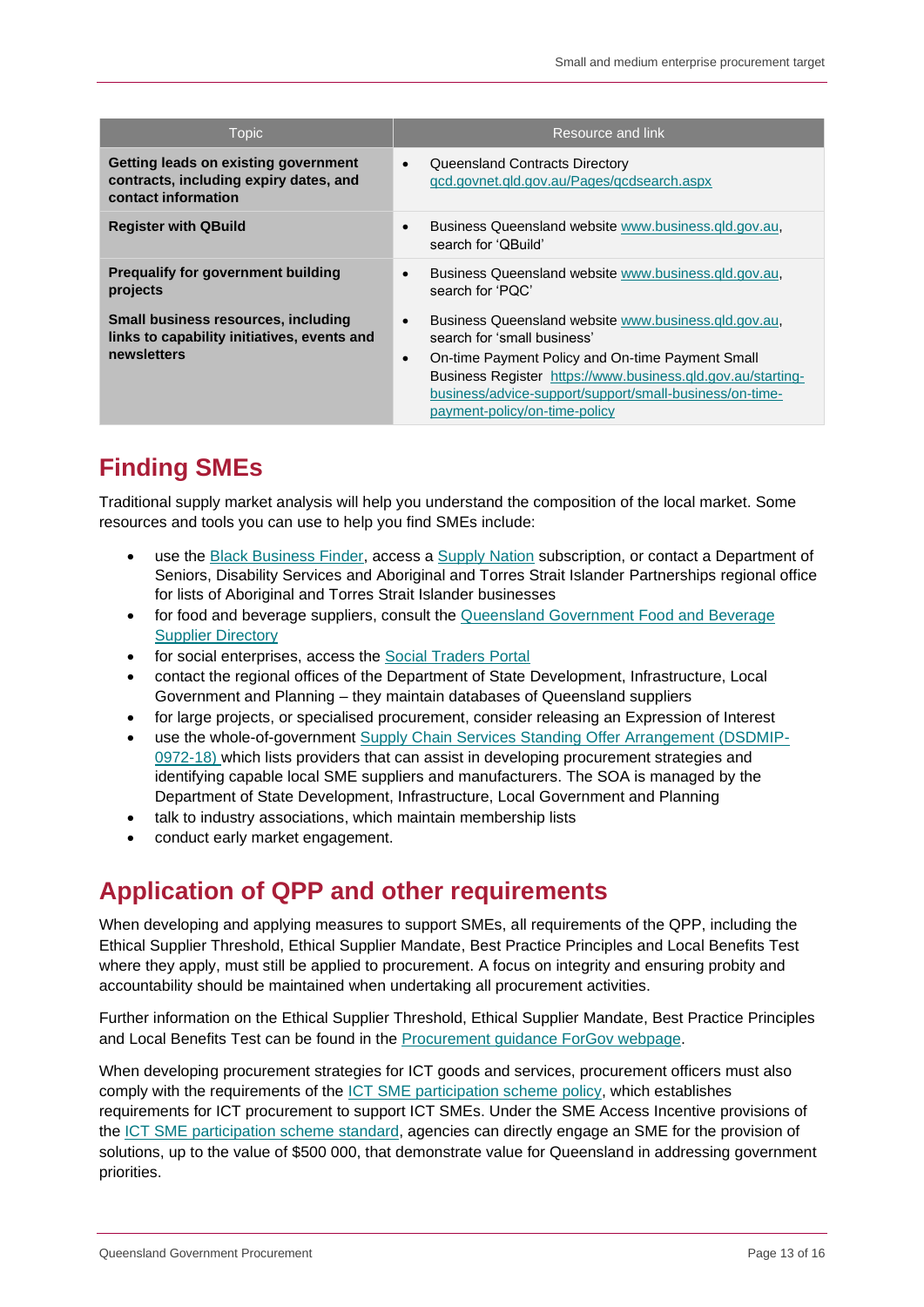# <span id="page-13-0"></span>**Reporting**

The target is set at an aggregate level across all Queensland Government procurement categories to allow for variability within individual procurement categories. Each agency is accountable for contributing to meeting the aggregate target, and complying with reporting requirements as communicated by Queensland Government Procurement, to measure progress against the target. This includes establishing internal systems, processes and procedures as required to achieve compliance with this guidance.

### <span id="page-13-1"></span>A note about determining procurement spend for the purposes of the target

Procurement spend is identified through general ledger codes. The following are not considered procurement spend for the purpose of the SME target:

- liability, equity and revenue transactions
- cash assets
- grants and subsidies
- employee salaries and on-costs
- budget and accrual accounts
- borrowing costs
- allowances and other payments employees
- asset revaluation increments or decrements
- adjustments and write-off transactions
- clearing and holding account transactions
- ex gratia payments
- dividend payments
- bank and QTC fees and charges (including corporate card fees)
- board member payments
- fees, penalties, taxes, fines and forfeitures
- losses and depreciation
- rebates and refunds
- accumulated amortisation
- system driven accounts
- sponsorships, donations and gifts
- disaster relief and recovery
- juror expenses.

### <span id="page-13-2"></span>**Where to get more help**

#### <span id="page-13-3"></span>Industry development support

The Department of State Development, Infrastructure, Local Government and Planning manages the Supply Chain Services Standing Offer Arrangement and can assist major and regionally significant projects with industry development including supply chain services. To view providers on the Supply Chain Services SOA please go to [Supply Chain Services Standing Offer Arrangement \(DSDMIP-0972-](http://qcd.govnet.qld.gov.au/Pages/Details.aspx?RecID=1991) [18\)](http://qcd.govnet.qld.gov.au/Pages/Details.aspx?RecID=1991).

Support can also be accessed through arrangements with the [Industry Capability Network.](https://icn.org.au/) This can include, but is not limited to:

• working with major project proponents and major contractors to break down packages and seek market interest through online supply opportunities.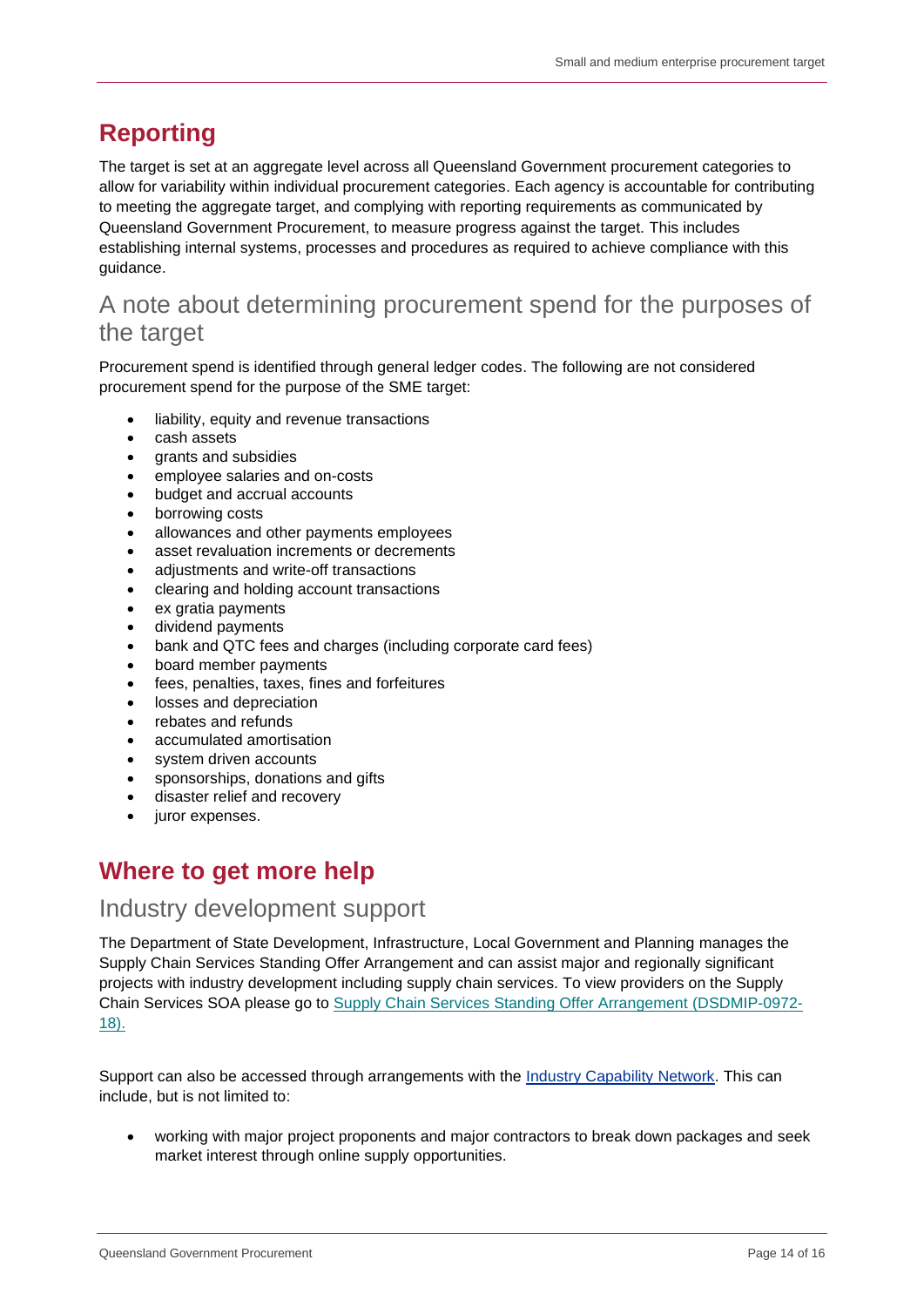- undertaking project information sessions to maximise supplier awareness of opportunities throughout the project.
- supply market analysis to identify the depth of the local supply market.

### <span id="page-14-0"></span>Category level support

Category lead agencies can assist with information about category plans and strategies, including measures to support the SME procurement target at category level.

For more information, go to [https://www.forgov.qld.gov.au/procurement-governance-framework.](https://www.forgov.qld.gov.au/procurement-governance-framework)

#### <span id="page-14-1"></span>Resources for SMEs

The Department of Employment, Small Business and Training provides a range of resources to support SMEs. For more information and resources that may assist prospective SME suppliers including information about supplying to government, please go to [www.business.qld.gov.au/starting](http://www.business.qld.gov.au/starting-business/advice-support/support/small-business)[business/advice-support/support/small-business.](http://www.business.qld.gov.au/starting-business/advice-support/support/small-business)